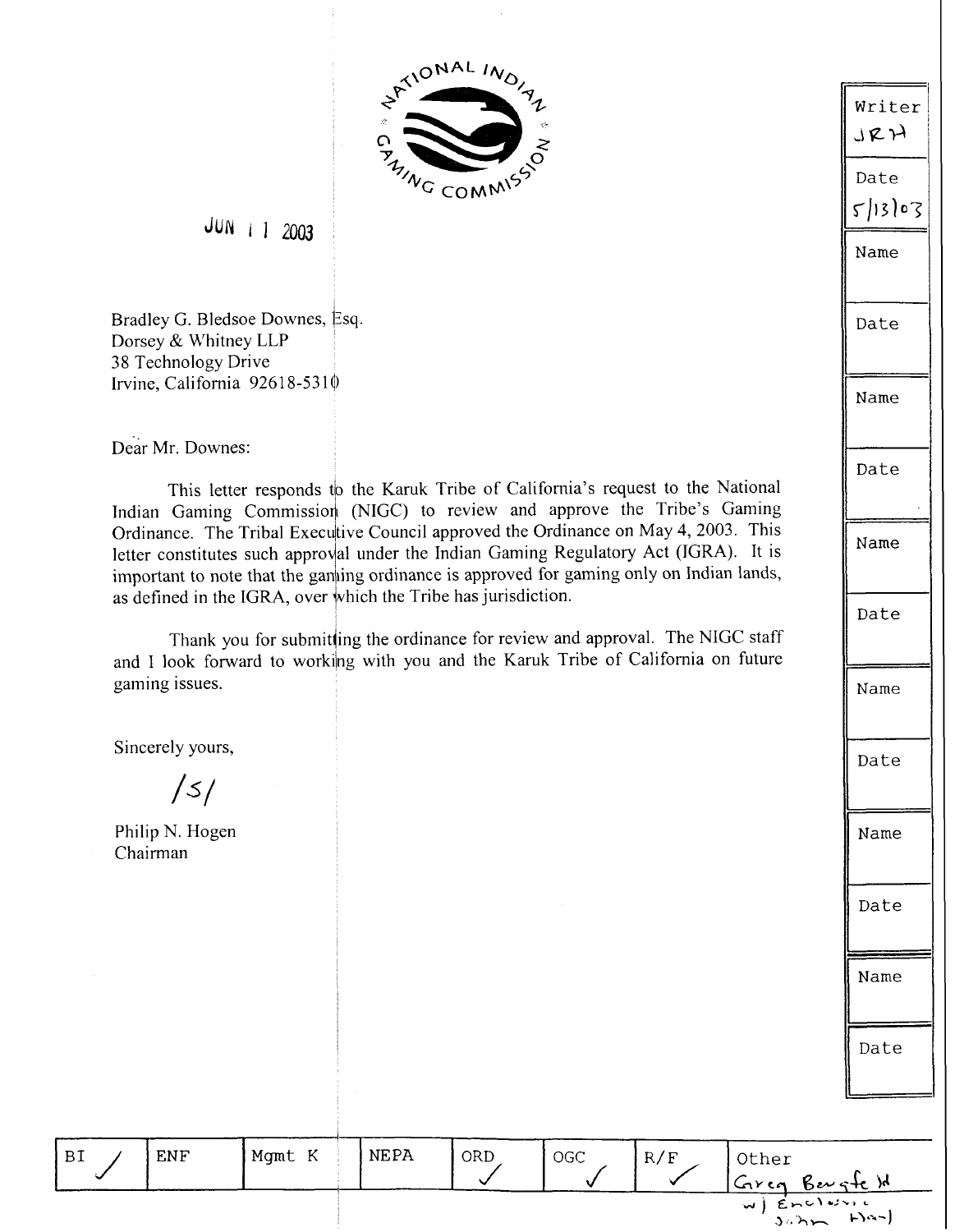# Karuk Tribe of California

Administrative Office<br>
64236 Second Ave. • P.O. Box 1016<br>
64236 Second Ave. • P.O. Box 1016 *64236 Second Ave.* • P.O. Box 1016 **64236 Second Ave. • P.O. Box 1016** 64236 Second Ave. **• P.O. Box 1016** 64236 Second Ave. **• P.O. Box 1016** 64236 Second Ave. **• P.O. Box 1016** 64236 8econd Ave. **• P.O. Box 1016** 64236 *(530)* 403-5.W Fax (5301 \$(;I-5.322 *(530) 393-2201* **Fax** *(530) 493-5363*  - \*-

Happy **C~II:~),** C.4 06039 **Happy Camp, CA** 96039

# **RESOLU'I'ION OF THE KARUK TRIBE OF CALIFORNIA**

**Resolution No:** 03-R-36 Date Approved: May  $4/4$ , 2003

# **RESOLUTION AUTHORIZING THE ADOPTION OF GAMING ORDINANCE; REQUEST FOR NlCC REVIEW AND APPROVAI.,**

**\+'HEREAS;** the Karuk Tribe of California ("Tribe"), a federally rccognizcd Indian tribe, adopted a Tribal Constitution and Bylaws;

**WHEREAS;** pursuant to Article **TV** of the Constitution, the Tribal Executive Council is the governing body of the Tribe;

**WHEREAS;** pursuant to Article V of the Constitution, the 'Tribal Executive Council is authorized to exercisc the inherent sovereign authority of the Tribe including to adopt ordinances;

**WHEREAS;** the Tribal Executive Council has developed a Gaming Ordinance to authorize, permit and otherwise regulate gaming on the Tribe's Indian lands;

**WHEREAS:** said Ordinance is consistent with the Tribe's priorities and is in the best interests of the Tribe as it promotes a strong. self-governing, stable society;

**NOW, THEREFORE, BE IT RESOLVED;** that the following Gaming Ordinance is hereby adopted;

**BE IT FURTHER RESOLVED;** that this Ordinance shall supersede any and all former gaming ordinances and that any such formerly enacted gaming ordinances are hereby repealed and shall be of no further force or effect upon enactment of this Ordinance;

**BE IT FURTHER RESOLVED;** that the Tribal Chairman is hereby further authorized and directed to rake such additional steps on behalf of the Tribe as may be required including the forwarding of this Ordinance to the Bureau of Indian Affairs and/or the National Indian Gaming Commission for regulatory review or approval and/or for confirmation that any regulatory approval is not required;

**BE IT FURTHER RESOLVED;** that the Tribe hereby designates the Sheriff's Department, County of Siskiyou, as the local law enforcement agency responsible for taking fingerprints and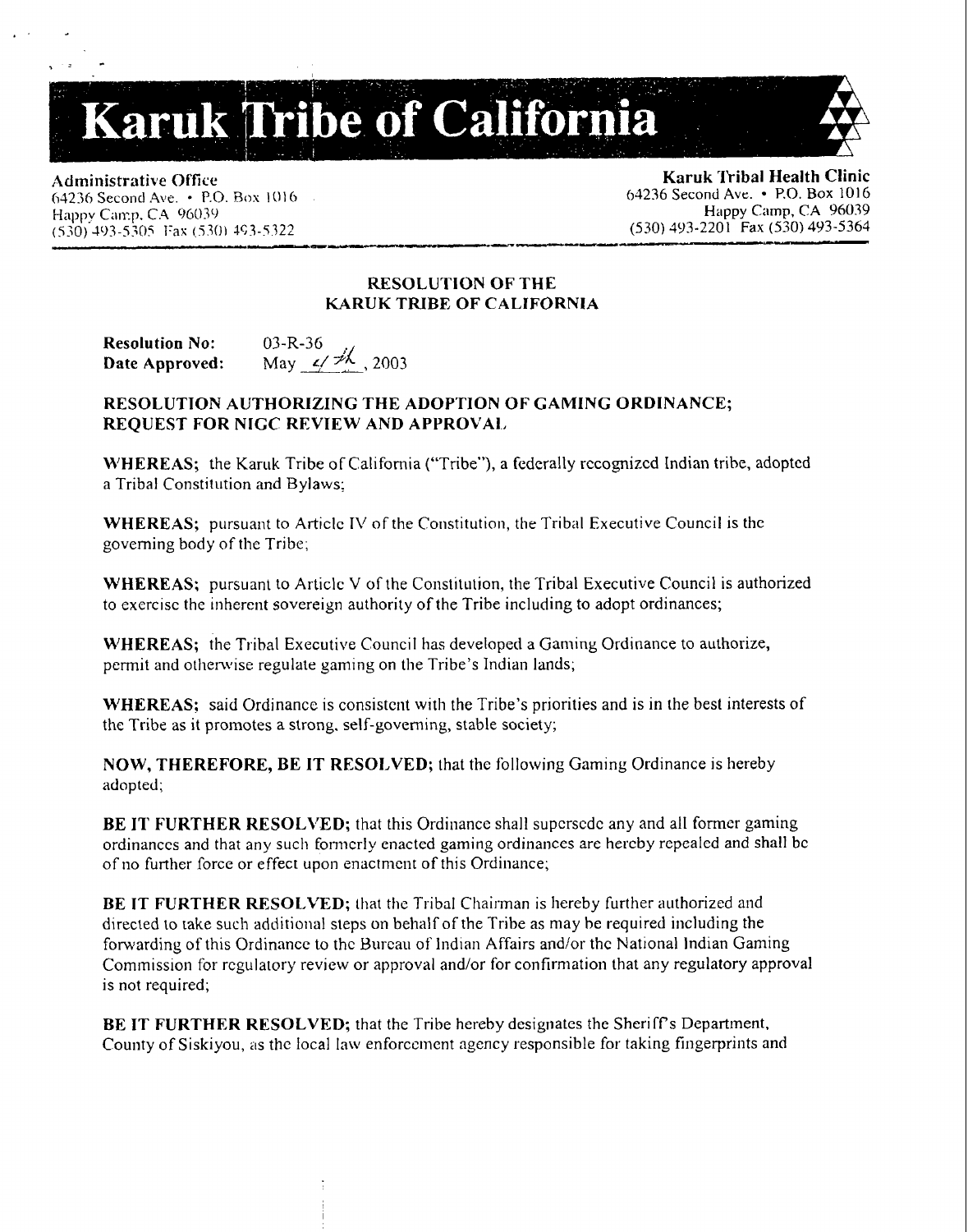transmitting the fingerprints to the National Indian Gaming Commission; said designation to be effective until such time as the Tribe designates another law enforcement agency or the Tribal Gaming Commission as the local law enforcement agency responsible for such duties;

÷

**BE IT FURTHER RESOLVED;** that the Tribal Chairman is hereby authorized to delegate legal counsel to carry out the directives contained herein; and

**BE IT FURTHER RESOLVED;** that the Chairman of the National lndian Gaming Comnission is hereby requested to rcview and approve the Gaming Ordinance adopted by the Tribe.

# **CERTIFICATION**

I, the undersigned, as Chairman of the Karuk Tribe of California, do hereby certify that the Tribal Council, composed of nine  $(9)$  members, of which  $(5)$  were present constituting a quorum at a meeting thereof, duly and regularly called, noticed and convened, and held this  $(4+n)$  day of May 2003, and that this Resolution was duly adopted by a vote of  $($   $\leq)$  for and  $($  $)$  against, and that said Resolution has not been rescinded or amended in any way since its adoption.

Dated this  $(4\vec{x})$  day of May 2003.

Alvis Johnson, Chairman Karuk Tribe of California

ATTEST:<br>Each<br>Carol Day d&

**Tribal Secretary** 

مون<br>مون با براي ا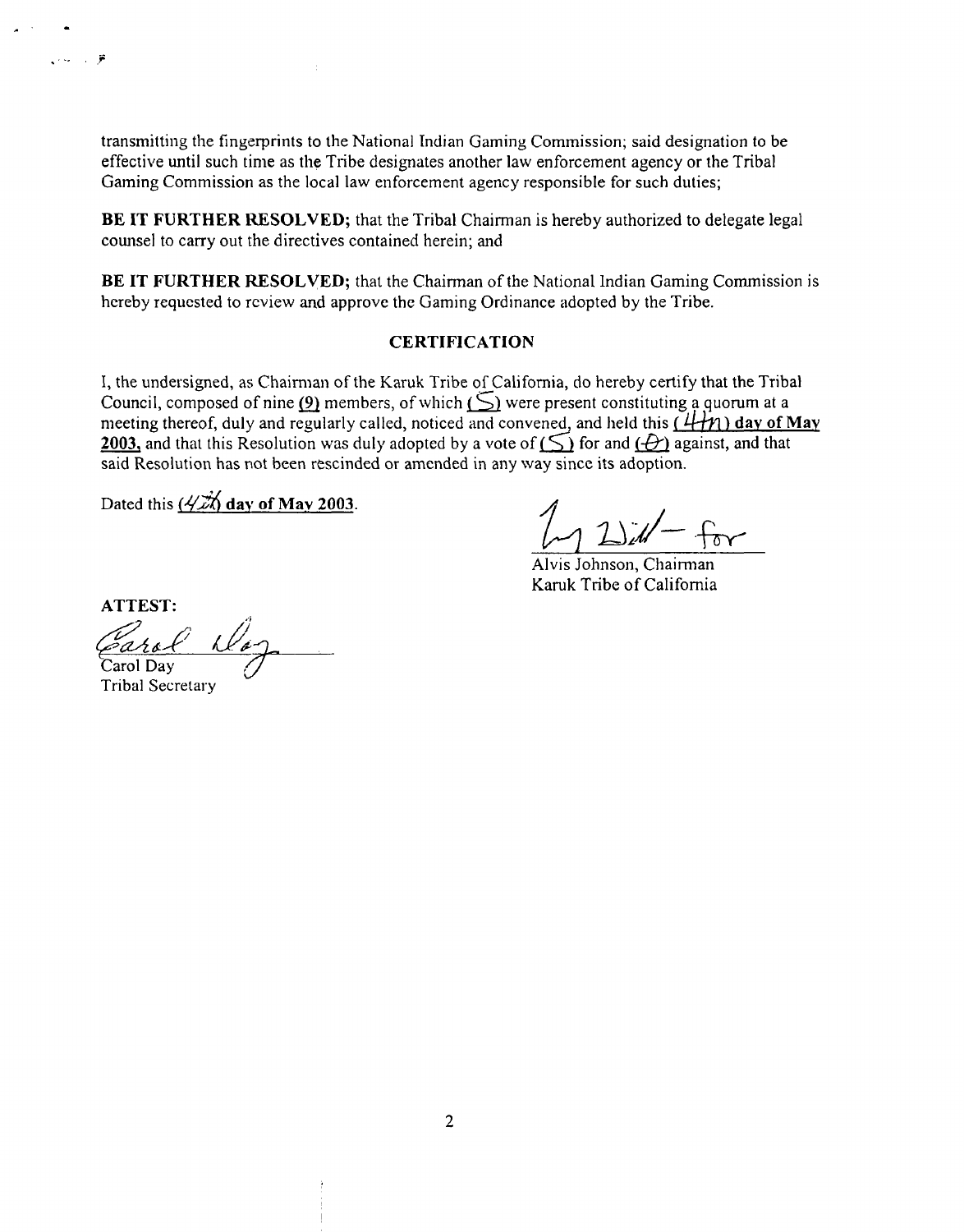# **KARUK TRIBE OF CALIFORNIA**



# **TRIBAL GAMING ORDINANCE**

# **I. Purpose**

 $\hat{r}^{\pm}$ 

 $\ddot{\Sigma}$ 

The Karuk Tribe of California acting through the Karuk Tribal Council (hereinafter the "Tribe"), empowered by the Tribe's Constitution to enact ordinances, hereby enacts this ordinance in order to set the terms for Class I1 and Class 111 gaming operations on tribal lands pursuant to the provisions of the Indian Gaming Regulatory Act, 25 U.S.C. \$ 2701, *et* seq. ("IGRA"), and as thereafter amended.

# **11. Applicability of Ordinance**

Unless specifically indicated otherwise, all provisions of this Ordinance shall apply to both Class I1 Gaming and Class 111 Gaming including, but not limited to, all licensing and background investigation procedures.

#### **111. Gaming Authorized**

Class II gaming as defined at 25 U.S.C.  $\S 2703(7)(A)$ , and by the regulations promulgated by the National Indian Gaming Commission at 25 C.F.R. \$ 502.3 and Class 111 gaming as defined at 25 U.S.C. \$ 2703(8), and by the regulations promulgated by the National Indian Gaming Commission at 25 C.F.R. \$ 502.3 (as published in the Federal Register at 57 FR 12382- 12393, April 9, 1992) is hereby authorized, and as thereafter amended.

# **IV. Unauthorized Gaming**

Any person who commits any act of unauthorized Gaming on the Reservation or any other Tribal land shall be guilty of a crime and shall be prosecuted in Tribal Court or any other court of competent jurisdiction. It is hereby declared that authorized Class I1 Gaming or Class I11 Gaming conducted on the Reservation, or on any other Tribal land that fully complies with the provisions of this Ordinance, the Rules, the Compact and IGRA shall not be subject to any criminal penalties.

# **V. Ownership of Gaming**

The Tribal shall have the sole proprietary interest in and responsibility for the conduct of any gaming operation authorized by this ordinance; provided, however, that the Tribe may, in accordance with IGRA, enter into a management contract for management of the gaming operation.

#### **VI. Use of Gaming Revenue**

**A.** Net revenues from gaming shall be used only for the following purposes: to fund tribal government operations and programs; provided for the general welfare of the Tribe and its members; promote tribal economic development; donate to charitable organizations; or help fund operations of local government agencies.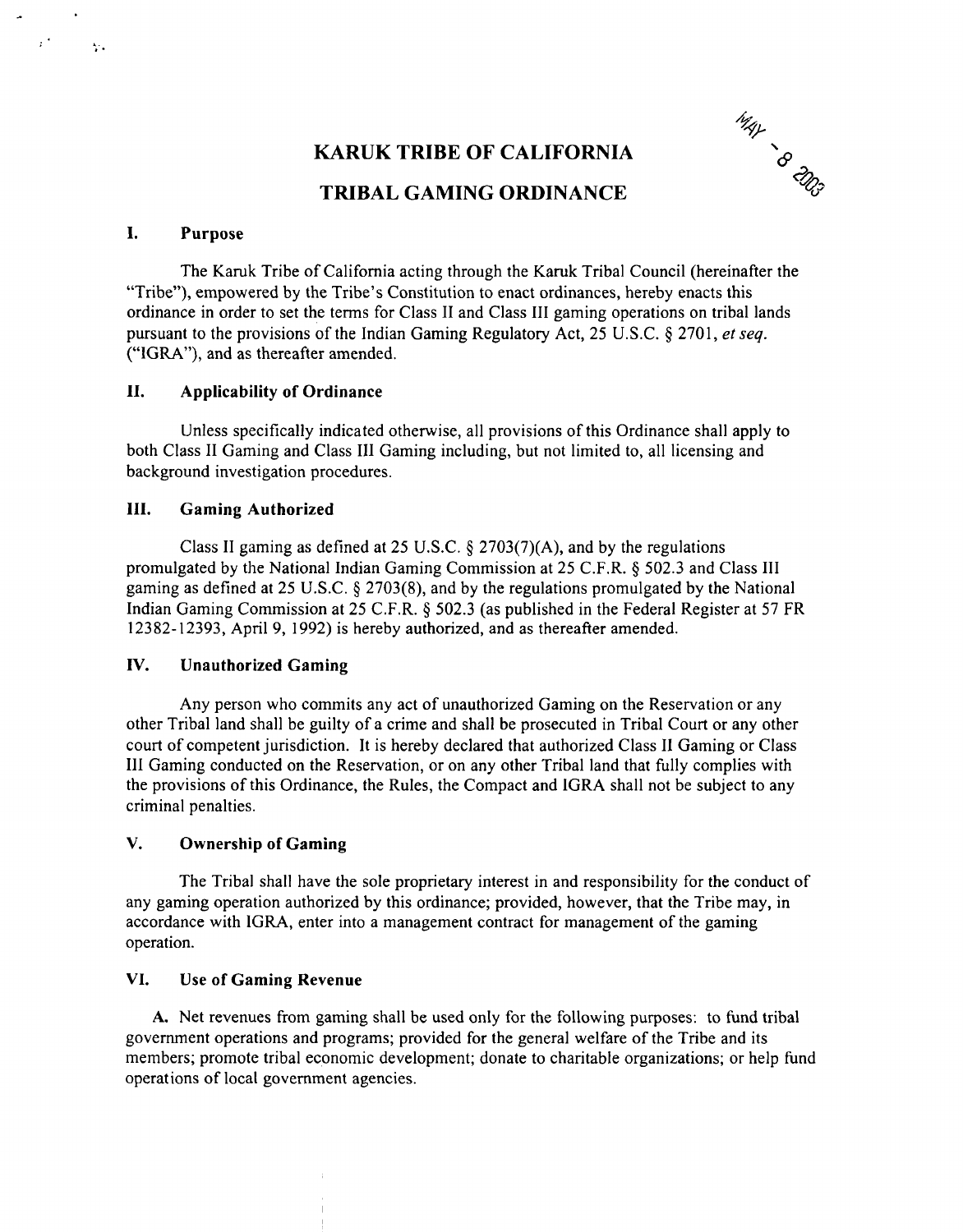B. If the Tribe elects to maker per capita payments to tribal members, it shall authorize such payments only upon approval of a plan submitted to the United States Secretary of the Interior pursuant to the provisions of 25 U.S.C. *5* 2710(b)(3).

# **VII. Audit**

 $\mathbb{R}^3$ 

 $\mathcal{L}$ .

**A.** The Tribe shall cause to be conducted annually an independent audit of gaming operations and shall submit the resulting audit reports to the National Indian Gaming Commission.

B. All gaming related contracts that result in the purchase of supplies, services, or concessions in excess of \$25,000.00 annually, except contracts for professional legal and accounting services, shall be specifically included within the scope of the audit that is described in Subsection VILA.

#### **VIII. Protection of the Environment and Public Health and Safety**

Gaming facilities shall be constructed, maintained and operated in a manner that adequately protects the environment and the public health and safety.

# **IX. TribaLState Gaming Compact with the State of California**

All gaming conducted pursuant to this Ordinance shall comply with the provisions the Compact, including, but not limited to, any licensing, approval, or monitoring requirements contained in the Compact.

# **X. Gaming Commission; Establishment, Administration and Powers**

- **A.** Establishment of Commission The Karuk Tribal Gaming Commission is hereby established. The Commission shall consist of a minimum of three **(3)** members up to a maximum of seven (7) members appointed by a majority vote of the Council. The Council shall by Tribal Resolution set the number of Commission members which number may be changed from time to time by appropriate Tribal Council Resolution. A Commissioner shall serve for two **(2)** years and may be removed from office prior to the end of the Commissioner's term only for cause and by a unanimous vote of the Council after a public hearing, if such hearing is requested by the Commissioner who is subject to removal. The Council may at through the initial appointments establish an annually staggered Commission appointment schedule by appointing the first Commission for terms of less than or more than two years, for their initial terms only. Thereafter, all successive terms of appointment for a Commissioner shall run for two (2) years. Vacancies on the Commission shall be filled within thirty (30) days by a majority vote of the Council. The Commission shall select annually, from its membership, a Commission Chair.
- **B.** Licensing of Commissioners. Applicants for the position of Commissioner must meet the requirements of this Ordinance and must first obtain a License from the Council prior to assuming office.

KTOC **GamingOrdinance..4-3043.doc**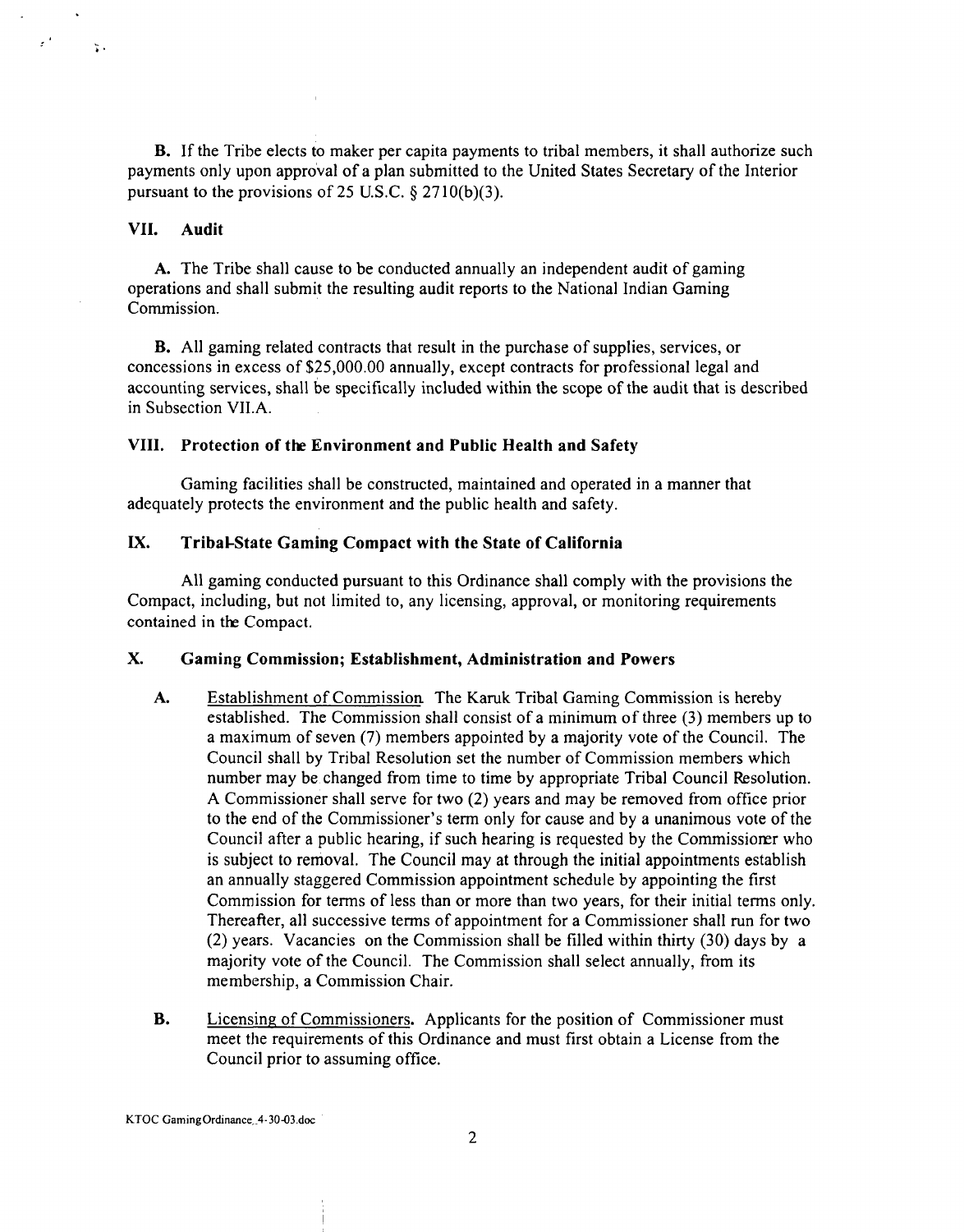- **C.** Failure to Meet License Requirements or License Violations. If the Tribal Chair or the Council has reason to believe that a Licensed Commissioner fails at any time to meet the License requirements under this Ordinance or that the Commissioner has violated this Ordinance, the Rules, the Compact, or the lGRA or any other applicable law, the Tribal Chair or the Council shall direct an investigation to be conducted and may notice the Commissioner for a hearing before the Council. A Commissioner shall have all of the rights and obligations given to a Licensee or Applicant therein, except that all hearings shall be conducted by and before the Council.
- **D.** Restrictions on Commissioners. No person shall serve on the Commission if that:
	- **1.** person's other employment or responsibilities conflict or could potentially conflict with the duties and responsibilities of a member of the Commission;
	- **2.** person is an employee of the Gaming Operation or the person's other employment or responsibilities create an impression or appearance of impropriety in the hlfillment of the duties and responsibilities of a member of the Commission; or
	- 3. person is a Judge in any Tribal Court.
- **E.** No Financial Interest in Gaming. No Commissioner shall have any direct or indirect financial interest in any Gaming Operation. For purposes of this section, "indirect financial interest shall not include ownership of any mutual funds which holds stock in a publicly traded company, but shall include direct ownership of such stock. No Commissioner may accept gratuities or any other thing of value from any Licensee or Applicant. Commissioners may not gamble in any Gaming Establishment.
- **F.** Compensation of Commissioners. Commissioners shall be compensated at a rate to be established annually by the Council. Commissioners shall be reimbursed for actual expenses incurred on Commission business, including necessary travel expenses.
- *G.* Commission Meetings.

 $\overline{r}^{\star}$ 

 $\frac{1}{2}$  .

- 1. Regular Meetings. The Commission shall meet at least once a month at the Commission's main office or at any other designated meeting place.
- 2. Svecial Meetings. Special meetings shall be convened by the Commission Chair as necessary to carry out the official duties of the Commission. Notice of each special meeting shall be given by the Commission Chair by telephone or mail to each Commissioner. Notice shall be received at least **24** hours in advance of such meeting and shall include the date, time and place of the proposed meeting.
- 3. Emergency Meetings. An emergency meeting may be called by the Chair of the Commission with less than **24** hours notice; provided, however, that the Chair of the Commission shall use best efforts to assure that all

**KTOC GamingOrdinancc-4-3043.doc**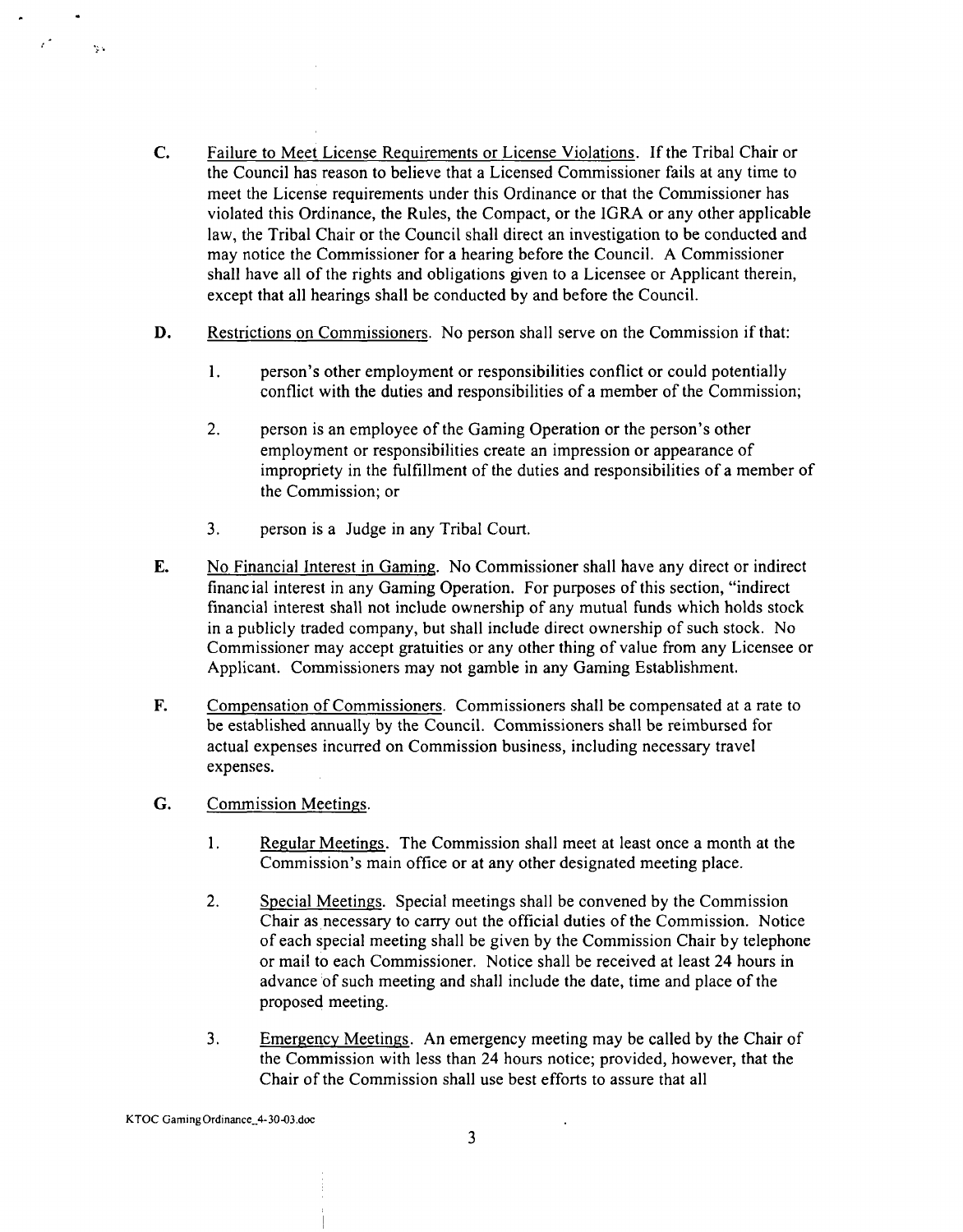Commissioners are notified of such meeting, with as much prior notice as possible under the circumstances.

- **4.** Meetings Open to the Public. All meetings of the Commission shall be open to the public; provided, however, that the Commission may, in its discretion, close any portion of any meeting to the public when discussing any information which the Commission deems confidential pursuant to the provisions of this Ordinance.
- **H.** Commission Offices. The Commission shall maintain an office in a location established by the Council. Such office shall serve as the Commission's main business office and shall be the site at which Commission records and documents are maintained and stored on a permanent basis. No individual except a Commissioner, or other authorized employee or agent of the Commission may possess a key to or may enter any Commission office without the permission of the Commission. No person may access such records except a Commissioner, a person duly authorized by the Commission, a Commission, or an attorney for the Commission. Nothing herein shall prevent Commission records from being maintained or stored at the offices of the Gaming Monitor.
- **I.** Quorum. A quorum of the Commission shall consist of a majority of the membership of the Commission, e.g., if a total of three Commissioners, a quorum would consist of two (2) Commissioners. All decisions shall require the concurring votes of at least a majority of the members of the Commission present at the meeting, unless particular power is delegated to the Chairman pursuant to this Ordinance or the Rules.
- **J.** Organization of Commission The Commission may organize itself into any functional division it deems necessary, and may alter such plan of organization as it deems expedient.
- **K.** Commission Record-Keeping, The Commission or Gaming Monitor shall maintain complete records regarding the following:
	- 1. Applications, financial statements, fingerprints, contracts, Licenses, suspension and cancellation notices and correspondences of all Applicants, including Management Entities or Controlling Shareholders, Key Employees, Primary Management Officials, Gaming Establishments and Gaming Device Suppliers;
	- 2. Commission Licenses;
	- **3.** Meeting minutes from all Commission meetings;
	- 4. Compact compliance;
	- **5.** Reports relating to customer disputes, complaints or other issues that affect the integrity of the Gaming Operation;

 $\mathcal{F}^{\mathcal{F}}$ 

 $\Lambda$  .

KTOC **GamingOrdinance.4-3043.doc**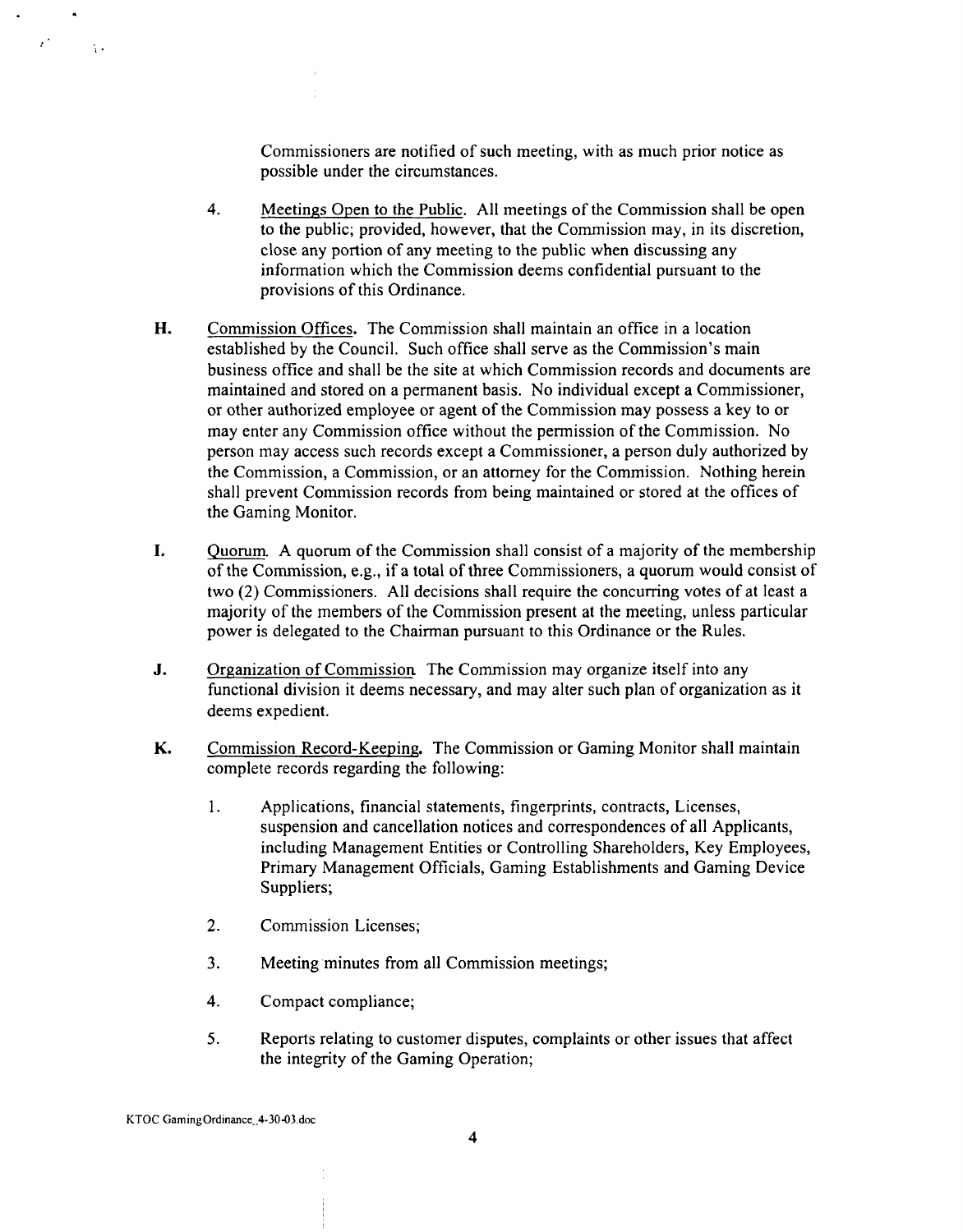6. Commission budget and expenditures;

 $\mathcal{L}_{\mathcal{A}}$ 

- 7. Council communications and correspondences;
- **8.** Gaming Device list pursuant to this Ordinance; and
- 9. Any other records or documents the Commission or Gaming Monitor deems necessary or appropriate.
- **L.** Confidentiality. The Commission shall preserve as confidential all information provided by Applicants and Licensees, provided that the Commission may, in its discretion, advise the NIGC, or the authorized representatives of any federally recognized Indian tribe regarding the denial revocation or withdrawal of any Application or License, or of any disciplinary action taken regarding any License or Licensee.
- **M.** Reports. The Commission shall make monthly reports to the Council within thirty (30) days after the end of each month. Such Reports shall contain the following information:
	- **1.** number and types of Licenses issued during the previous 30-day period;
	- 2. information regarding License denials, suspensions or revocations;
	- 3. report of any events of noncompliance, breach or violations of this Ordinance, the Rules, the Compact, IGRA, License or any other law or regulation; provided, however, that these reports are not the subject of or relating to a pending investigation of the Commission or the Gaming Monitor, or hearing before the Commission;
	- 4. **a** report of Commission expenditures for the prior 30-day period;
	- **5.** a summary of any Commission travel and training;
	- *6.* the number of and purpose for any special Commission meeting(s); and
	- 7. all other information which the Commission deems relevant in order to keep the Council informed and current on all Gaming regulatory matters.
	- **8.** Nothing in this Section shall authorize or permit the Commission or Gaming Monitor to provide the Council with any information pertaining to a pending investigation ofthe Commission or Gaming Monitor, or hearing before the Commission. Except as provided in otherwise in this Ordinance, all such information shall be kept confidential. The Commission may find that any willful or negligent breach of this provision presents due cause for removal of the person from office or employment. The Gaming Disputes Court shall have the authority to impose civil penalties of up to \$5,000 (FIVE THOUSAND DOLLARS) for each violation. Claims of such disclosure may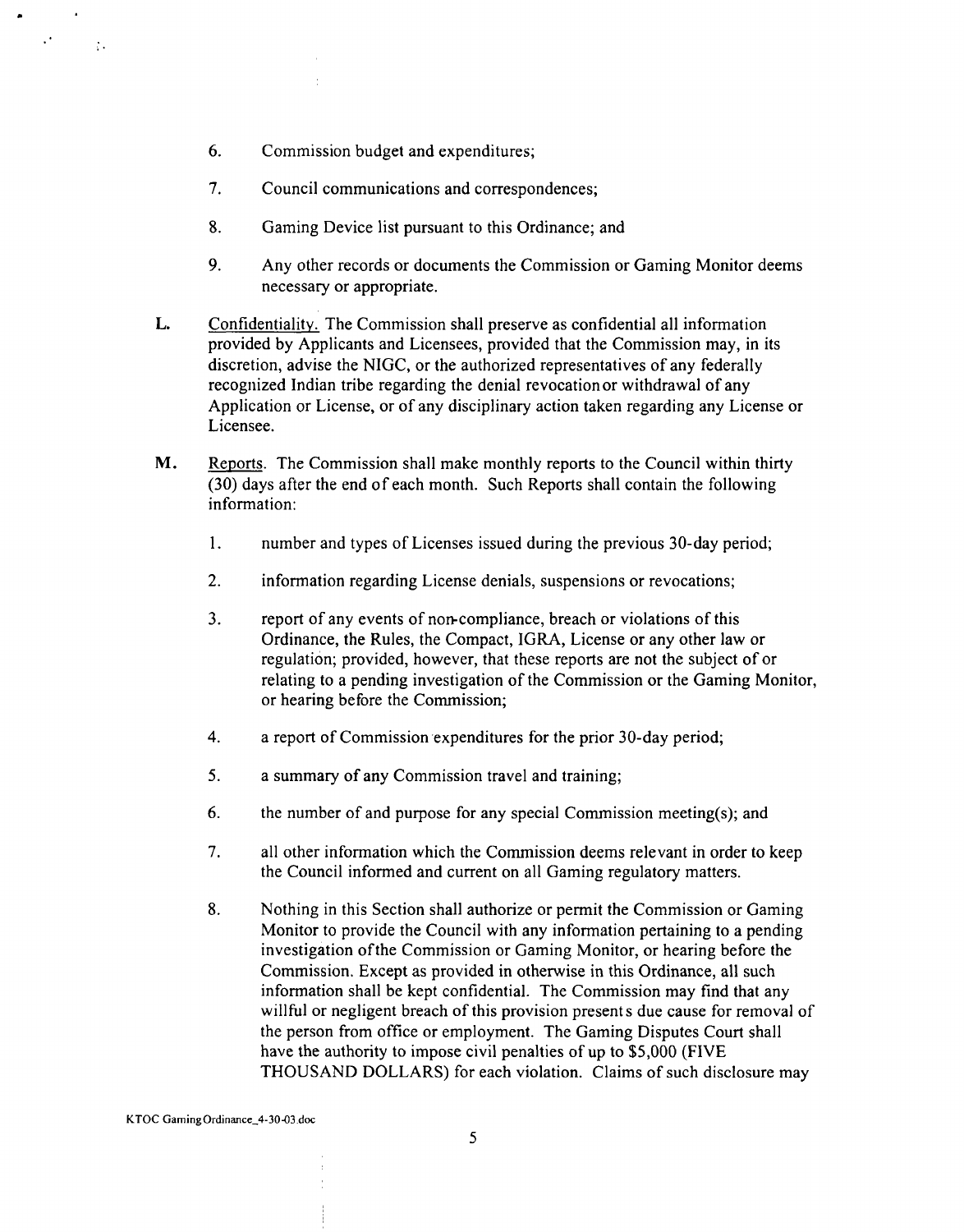be presented by the Monitor, the Commission or the Licensee or Applicant affected, provided that any such claim shall be presented to the Gaming Disputes Court within 60 days of the act complained of, or within 60 days the disclosure becomes known, whichever is later.

- **N.** Budget. The Commission shall establish a budget for its operations, including, but not limited to, a budget for the Gaming Monitor, shall acquire such furnishings, equipment, supplies, stationery, books and other items as it deems necessary or desirable to carry out its functions, and incur such other expenses, within the limit of finds available to it, as it deems necessary. Such Commission budget shall be subject to approval by the Council and, once approved by the Council, shall be finded From the Tribe's general revenues. Within the limits of its Council approved budget, the Commission shall employ and fix the salaries of, or contract for the services of, such professional, technical and operational personnel and consultants as the execution of the Commission's duties may require. The Commission budget may, at the Council's discretion, be reviewed and modified by the Council every four (4) months. Any surplus remaining in the Commission's budget at the end of any budget year shall be refunded to the Council.
- **0.** Powers. The Commission shall exercise all powers necessary to effectuate the purposes of this Ordinance and all other powers provided for in this Ordinance. In all decisions, the Commission shall act to promote and emure the integrity, security, honesty and fairness of the operation and administration of all Gaming. The Commission shall have the power to:
	- **1.** promulgate Rules pursuant to this Ordinance, for the operation of games and the control of internal fiscal affairs of Gaming Operations and the conduct of all business before the Commission;
	- 2. grant, conditionally grant or deny any application for License;
	- **3.** limit, cancel, revoke, terminate, condition, modify, suspend, or restrict any License
	- 4. make findings of suitability or unsuitability;
	- 5. impose civil penalties of up to \$5,000 (FIVE THOUSAND DOLLARS) or sanctions for each violation of this Ordinance or the Rules upon any Applicant or Licensee;
	- 6. require the Licensee or Applicant to make restitution for the actual or consequential damages of any violation of this Ordinance or the Rules;
	- **7.** conduct, or cause to be conducted, background investigations on all Applicants and Licensees;
	- **8.** hold administrative licensing hearings under this Ordinance;

 $\mathcal{F}^{\mathcal{C}}$ 

 $\sim$  .

KTOC Gaming Ordinance<sub>.</sub>4-30-03.doc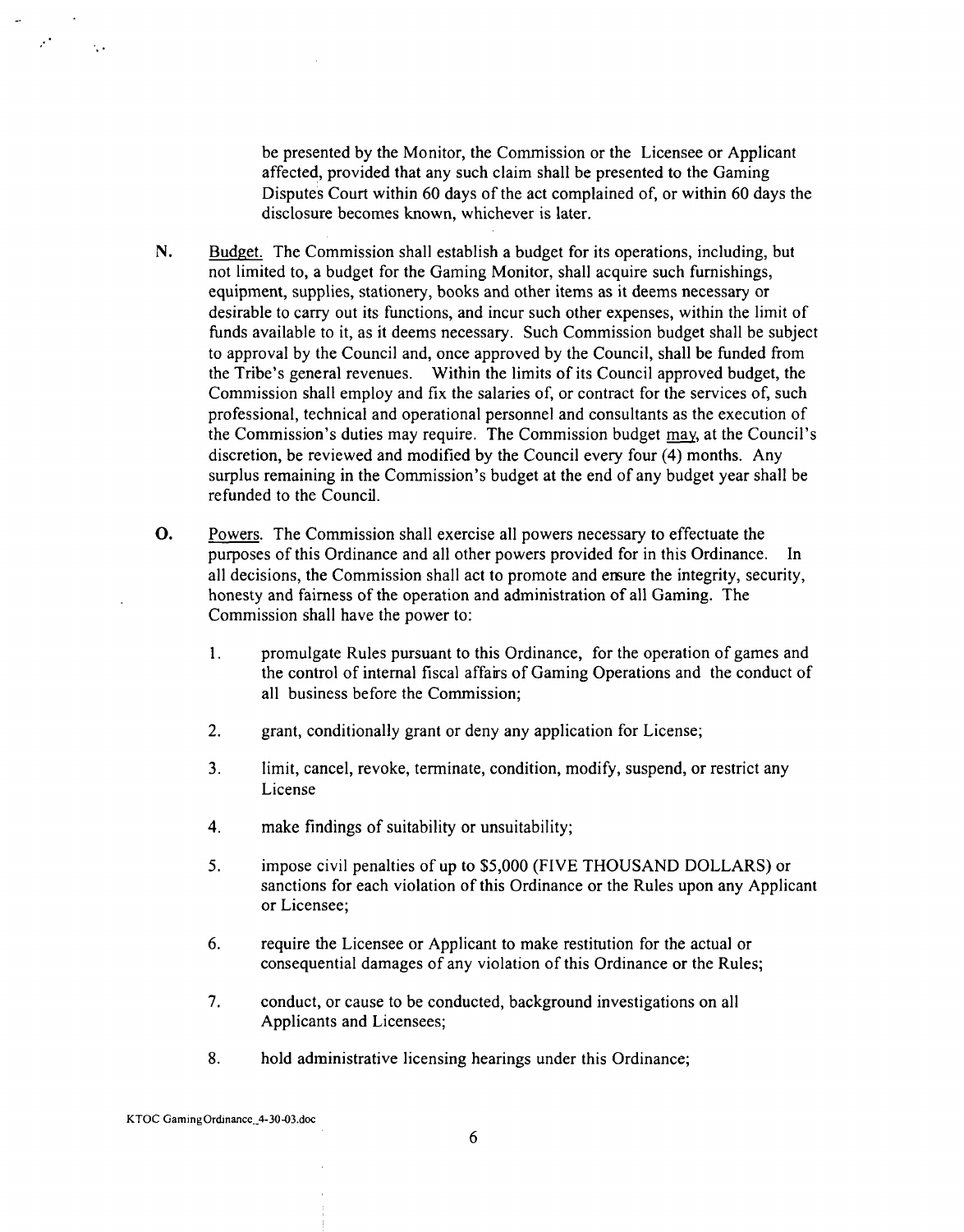- 9. bring or respond to actions pursuant to this Ordinance or the Rules before the Gaming Disputes Court.
- **P.** Promulgation of Gaming Rules. The Commission may promulgate Rules governing the conduct of all games authorized by the Compact or IGRA, including Rules governing all equipment, (e.g. lottery terminals, computers computer programs, chips, cards, pull tabs, pull tab dispensers), used in such games. The Rules of each authorized game offered shall be posted in a conspicuous 1ocation.in every licensed Gaming Establishment.
- **Q.** Promulgation of Auditing and Internal Control Rules. The Commission may promulgate Rules governing the control of internal fiscal affairs of Gaming Operations.

# **XI. GAMING MONITOR**

 $\mathcal{F}^{\star}$ 

 $\epsilon_{\rm th}$ 

- **A.** Appointment of Gaming Monitor. Subject to approval by the Council, the Commission shall hire a Gaming Monitor who shall be responsible for the day to day monitoring of Gaming on the Tribe's Reservation and to whom the Commission may delegate any of its duties under this Ordinance except for:
	- 1. the conduct of hearings, the decision of matters at issue at such hearing, the issuance, denial, limitation, supervision or revocation of Licenses;
	- 2. the imposition of fines and the setting of the Gaming Monitor's duties and compensation.

The Commission shall take such action as it deems necessary and appropriate to satisfy itself as to the qualifications of the Gaming Monitor before appointing the Gaming Monitor and shall oversee the Gaming Monitor's activities on an ongoing basis. Preference will be given to Gaming Monitor applicants with experience in legal, gaming and/or accounting matters. No Person who has been convicted of a felony of any kind or any misdemeanor which is gaming related or involves, fraud, misrepresentation or bribery may serve as a Gaming Monitor. Other than the interest that may be held by virtue of Tribal membership, the restraints on financial interest in any Gaming Operation set forth in this Ordinance shall also apply to the Gaming Monitor.

- **B.** Gaming Monitor's Contract. The Gaming Monitor shall be hired on a contract basis for a period of at least one year. The terms of the Gaming Monitor's employment contract including, but not limited to, compensation and benefits, shall be negotiated with the Commission and approved by the Council.
- **C.** Termination of Gaming Monitor. The Gaming Monitor's employment contract shall terminate immediately, and without the necessity of a vote or finding by the Council or the Commission, upon the Gaming Monitor's conviction in any court of competent jurisdiction, including the Tribal Court, for a felony of any kind or any misdemeanor which is gaming related or involves, fraud, misrepresentation or bribery or for any breach or failure to perform the duties of the Gaming Monitor. If the Commission,

KTOC **Gaming0rdinance.-4-30-03.doc**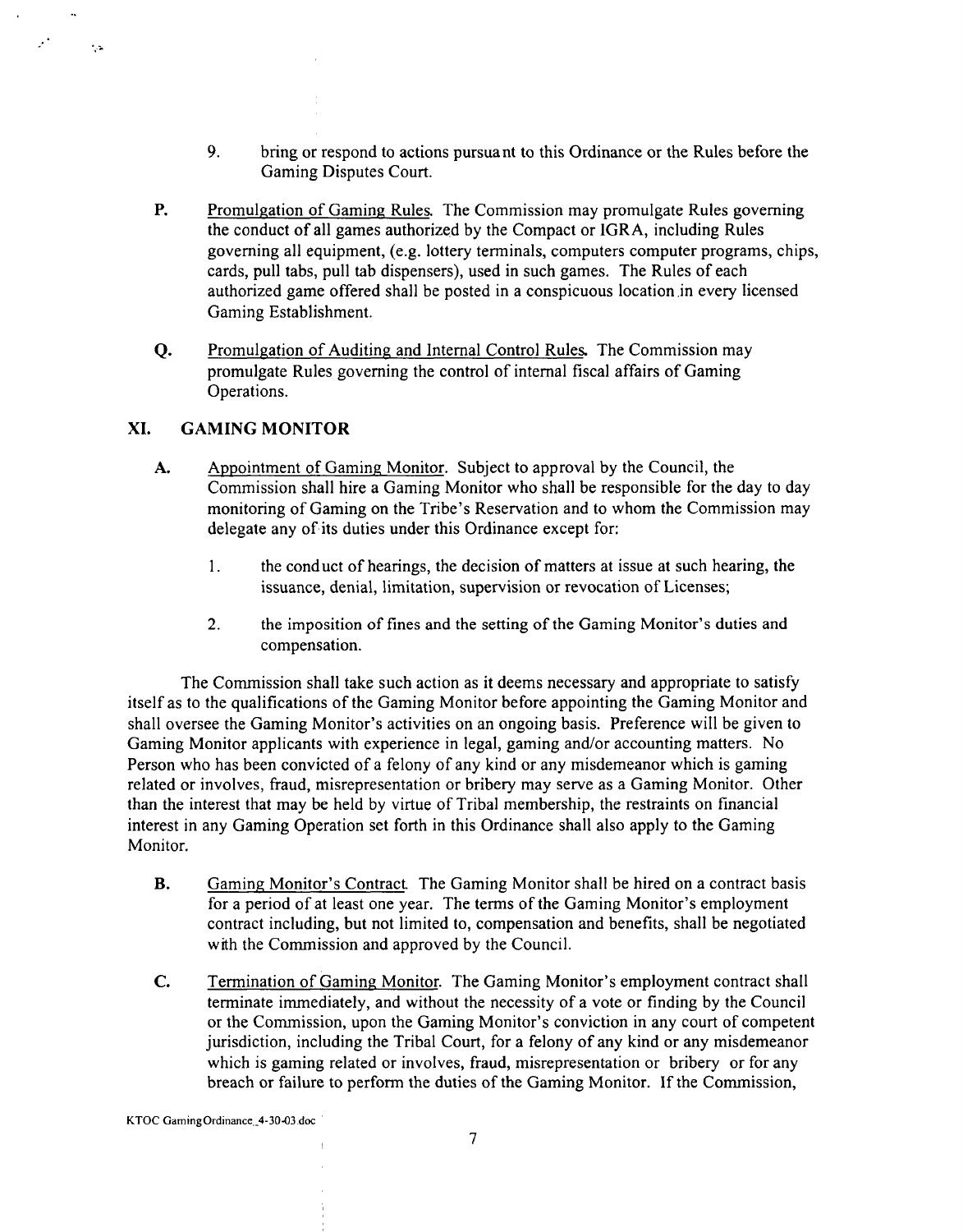the Council or any court determines that the Gaming Monitor has violated, or assisted in violations of, any part of this Ordinance, the Commission or the Council (by a majority vote of a quorum) may immediately terminate the Gaming Monitor's employment contract.

- **D.** Duties of the Gaming Monitor The Gaming Monitor shall, subject to the approval of the Commission, perbrm all duties, exercise all powers, assume and discharge all responsibilities, and cany out and effect all purposes of this Ordinance and the Compact, subject to the restrictions contained in this Ordinance. In all decisions, the Gaming Monitor shall act to promote and ensure integrity, security, honesty, and fairness of the operation and administration of all Gaming. The duties of the Gaming Monitor shall include, but are not limited to:
	- 1. corresponding with the NIGC and taking necessary actions to ensure continuing compliance with the rules and regulations of the NIGC. Specifically, the Gaming Monitor shall confirm that an annual outside audit of authorized Gaming is performed within the time required by IGRA, and will provide a copy of such outside adit to the NIGC in a timely manner;
	- 2. conducting, or ensuring that adequate and confidential background investigations are conducted, on all Management Entities or Controlling Shareholders, Gaming Device Suppliers, and Primary Management Officials and Key Employees of any Gaming Operation, and that oversight of such Persons is conducted on an ongoing basis;
	- $3.$ ensuring that all applications and background investigations called for by this Ordinance are properly completed and that no Person is employed in any Gaming Operation if that Person's prior activities, criminal record, reputation, habits or associations pose a threat to the public interest or to the effective regulation of Gaming, or create or enhance the dangers of unsuitable, unfair, or illegal practices and methods and activities in the conduct of Gaming. The Gaming Monitor shall ensure that the NIGC receives the results of any background checks conducted on Primary Management Officials and Key Employees of any Gaming Operations;
	- **4.** reviewing all records, documents or other evidence and information necessary and pertinent to the enforcement of any provision of this Ordinance, the Rules, the Compact, or IGRA;
	- **5.** recommending to the Commission whether a License should be granted, denied, revoked or canceled and whether sanctions should be imposed on any Person pursuant to the provisions of this Ordinance; and
	- **6.** performing any and all other duties as may be required by the Compact, this Ordinance, the Commission, the Rules, or IGRA, subject to any applicable restrictions contained therein.
- **E.** Right of Inspection The Gaming Monitor and the Commission have the authority to:

KTOC GamingOrdinance<sub>...</sub>4-30-03.doc

 $\mathcal{F}^{\mathcal{L}}$ 

 $\ddot{\cdot}$  .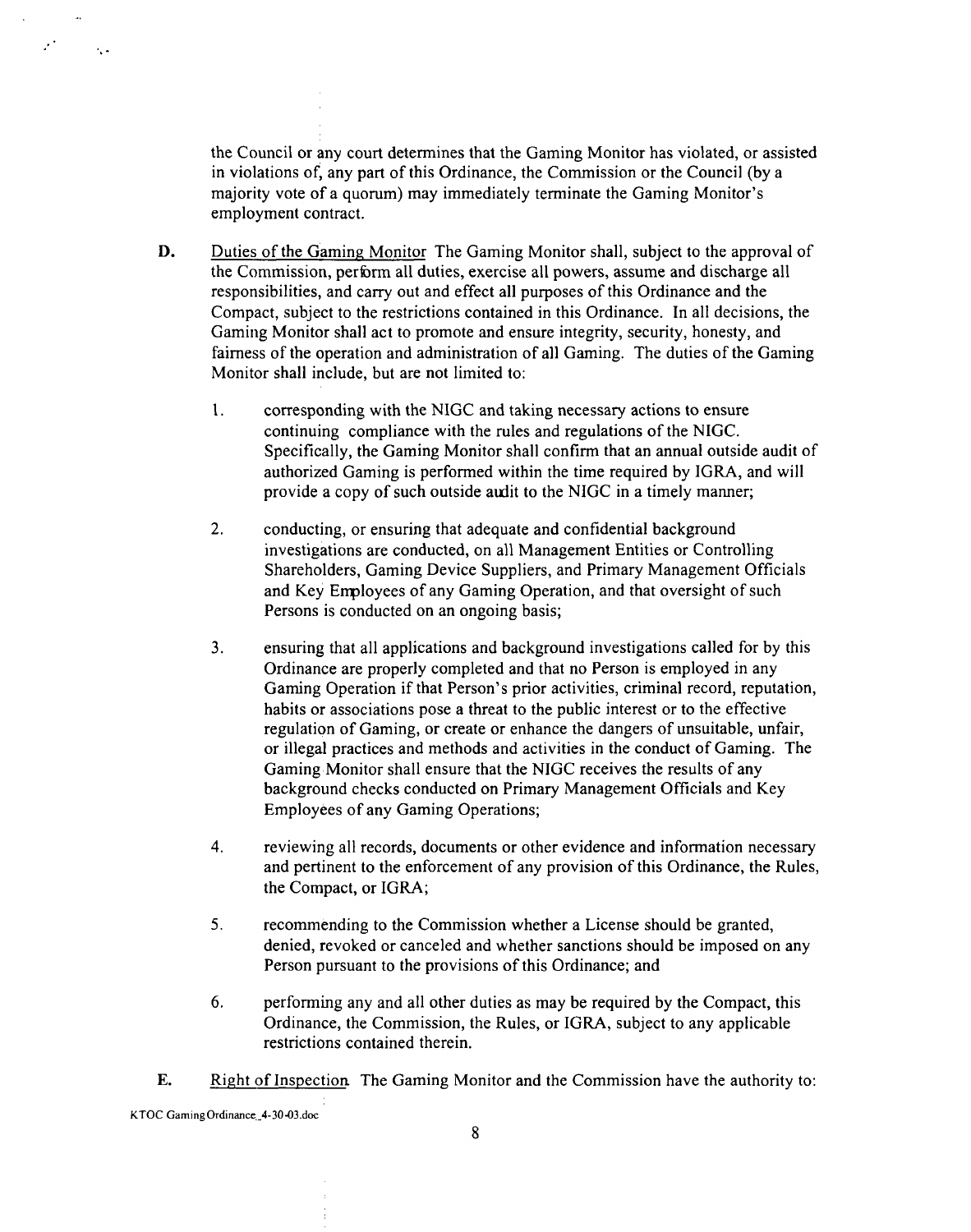- 1. inspect and examine all premises wherein Gaming is conducted, or Gaming Devices or equipment are manufactured, sold or distributed; and
- 2. inspect all equipment and supplies in, upon or about any Gaming Establishment, and/or inspect any premises, equipment or supplies wherever located, which may be or have been used in connection with Gaming.
- **F.** Certification of Gaming Devices. All Gaming Devices purchased, leased or otherwise acquired by the Tribe must meet the technical equipment standards of the Compact. The Commission or Gaming Monitor shall maintain a complete list of all Gaming Devices (whether or not such devices are in use) located at any Gaming Establishment.

## **XII. Licenses for Key Employees and Primary Management Officials**

The Tribe shall ensure that the policies and procedures set out in this section are implemented with respect to key employees and primary management officials employed at any gaming enterprise operated on Indian lands:

#### **A.** Definitions re Licensing,

 $\mathcal{A}_\mathbf{a}$  .

For the purposes of this section, the following definitions apply:

- 1. Key Employee means
	- a) A person who performs one or more of the following functions:
		- bingo caller;  $(1)$
		- counting room supervisor;  $(2)$
		- chief of security;  $(3)$
		- $(4)$ custodian of gaming supplies or cash;
		- floor manager;  $(5)$
		- $(6)$ pit boss;
		- $(7)$ dealer;
		- $(8)$ croupier;
		- $(9)$ approver of credit; or
		- custodian of gambling devices including persons with access to cash  $(10)$ and accounting records within such devices;
	- b) If not otherwise included, any other person whose total cash compensation is in excess of \$50,000 per year; or
	- c) If not otherwise included, the four most highly compensated persons in the gaming operation.
- 2. Primary Management Official Means
	- a) the person having management responsibility for a management contract;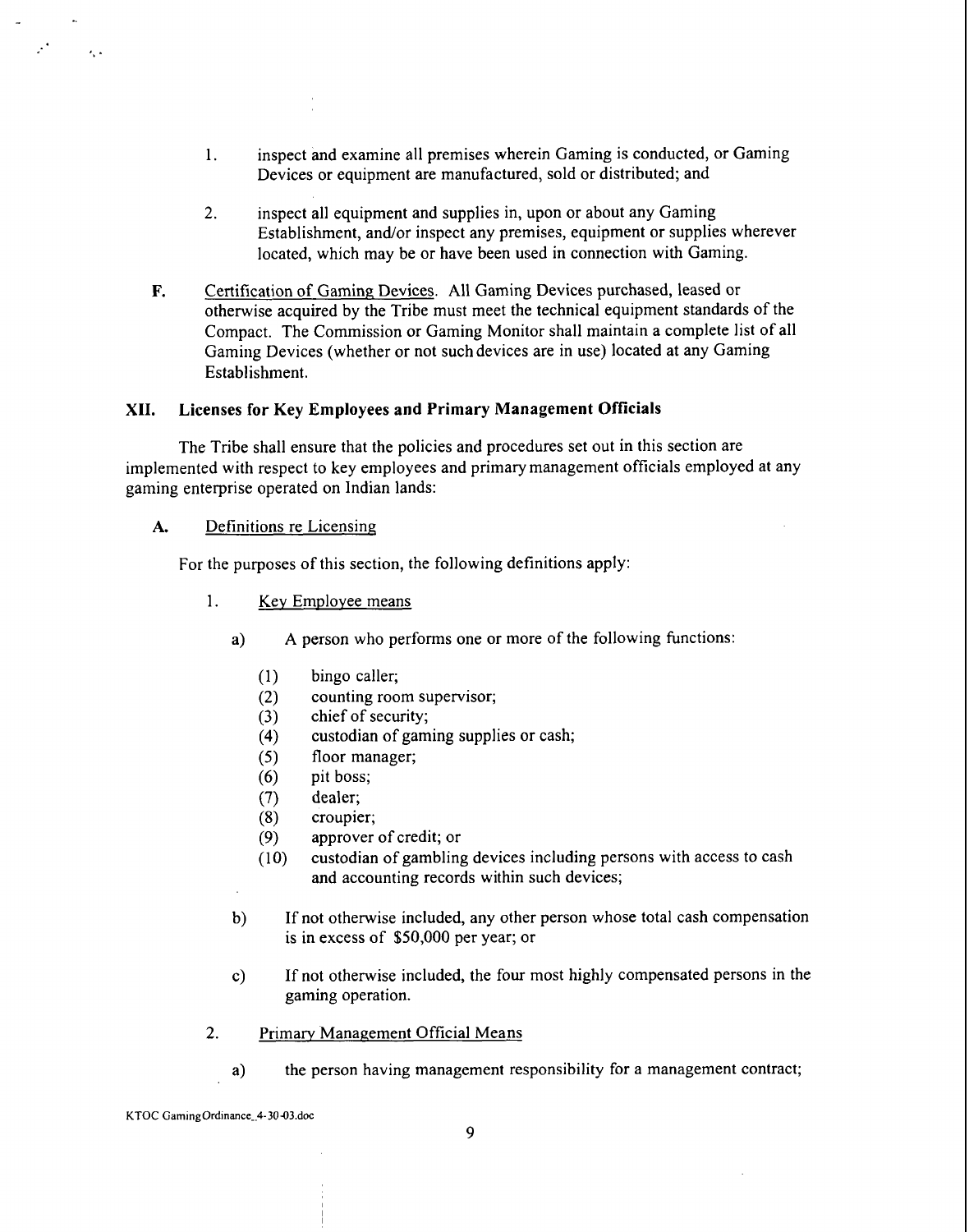- b) any person who has authority;
	- (1) to hire and fire employees; or
	- (2) to set up working policy for the gaming operation; or
- c) the chief financial officer or other person who has financial management responsibility.

#### **B. Application Forms**

 $\mathcal{L}_{\mathbf{z}}$  .

I. The following notices shall be placed on the application from for a key employee or primary management official before that form is filled out by an applicant.

In compliance with the Privacy Act of 1974, the following information is provided: solicitation of the information on this form is authorized by 25 U.S.C. **9** 2701, *et* seq. The purpose of the requested information is to determine the eligibility of individuals to be employed in gaming operation. The information will be used by National Indian Gaming Commission members and staff who have need for the information in the performance of their official duties. The information may be disclosed to appropriate federal, tribal, state, local or foreign law enforcement and regulatory agencies when relevant to civil, criminal or regulatory investigations or prosecutions or when pursuant to a requirement by a tribe or the National Indian Gaming Commission in connection with the hiring or firing of an employee, the issuance or revocation of a gaming license, or investigations of activities while associated with a tribe or a gaming operation. Failure to consent to the disclosures indicated in this notice will result in a tribe's being unable to hire you in a primary management official or key employee position.

The disclosure of an employee's Social Security Number (SSN) is voluntary. However, failure to supply a SSN may result in errors in processing the application.

2. Existing key employees and primary management officials shall be notified in writing that they shall either:

- a) complete a new application form that contains a Privacy Act notice; or
- b) sign a statement that contains the Privacy Act notice and consent to the routine uses described in that notice.

**3.** The following notice shall be placed on the application form for a key employee or a primary official before that form is filled out by an applicant.

*A false statement on any part of your application may be grounds for not hiring you, or for firing you after you begin work. Also, you may be punished by fine or imprisonment.* 

#### *(18 United States Code \$1001)*

KTOC **GamingOrdinance-4-3043.doc**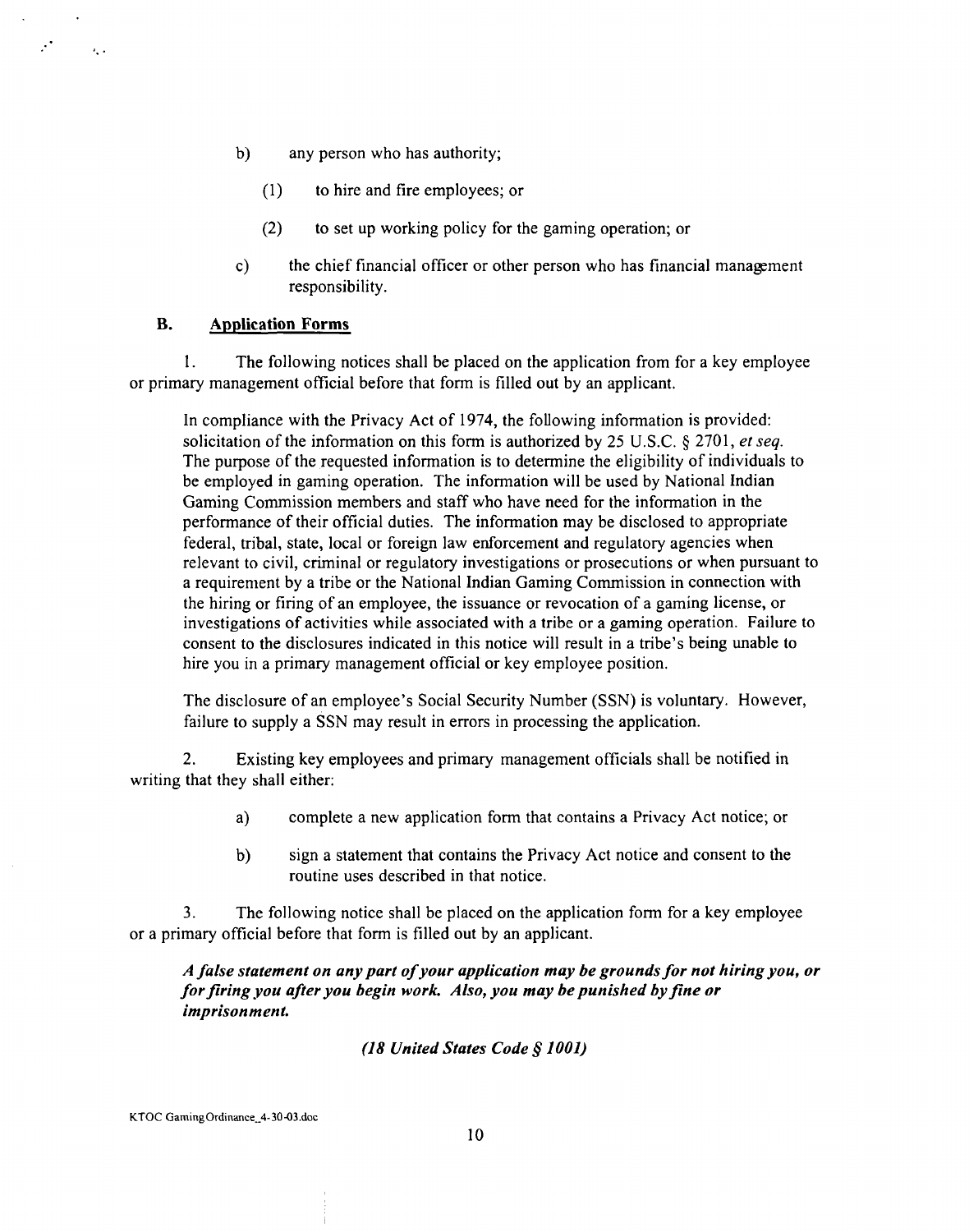**4.** The Tribe shall notify in writing existing key employees and primary management officials that they shall either:

- a) complete a new application form that contains a notice regarding false statements; or
- b) sign a statement that contains the notice regarding false statements.

### **C. Background Investigations**

 $\mathcal{F}^{\bullet}$  .

 $\ddot{\phantom{0}}$ 

1. The Tribe shall request from each primary management official and from each key employee all of the following information:

(a) full name, other names used (oral or written), social security nurnber(s), birth date, place of birth, citizenship, gender, all languages (spoken or written);

(b) currently and for the previous 5 years: business and employment positions held, ownership interest in those business, business and residence address, and drivers license numbers;

(c) the names and current addresses of at least three personal references, including one personal reference who was acquainted with the applicant during period of residence listed under paragraph  $(1)(b)$  of this section;

(d) business and residence telephone numbers;

(e) a description of any existing and previous business relationships with Indian tribes, including ownership interests in those businesses;

(f) a description of any existing and previous business relationships with the gaming industry generally, including ownership interests in those business;

(g) the name and address of any licensing or regulatory agency with which the person has filed an application for a license or permit related to gaming, whether or not such license or permit was granted;

(h) for each felony for which there is an ongoing prosecution or a conviction, the charge, the name and address of the court involved, and the date and disposition if any;

(i) for each misdemeanor conviction or ongoing misdemeanor prosecution (excluding minor traffic violations), within 10 years of the date of the application, the name and address of the court involved and the date and disposition;

(j) for each criminal charge (excluding minor traffic charges), whether or not there is a conviction, if such criminal charge is within 10 years of the date of the application and is not otherwise listed pursuant to paragraph  $(1)(h)$  or  $(1)(i)$  of this subsection, the criminal charge, the name and address of the court involved and the date and disposition;

**KTOC GamingOrdinance\_4-30-03.doc**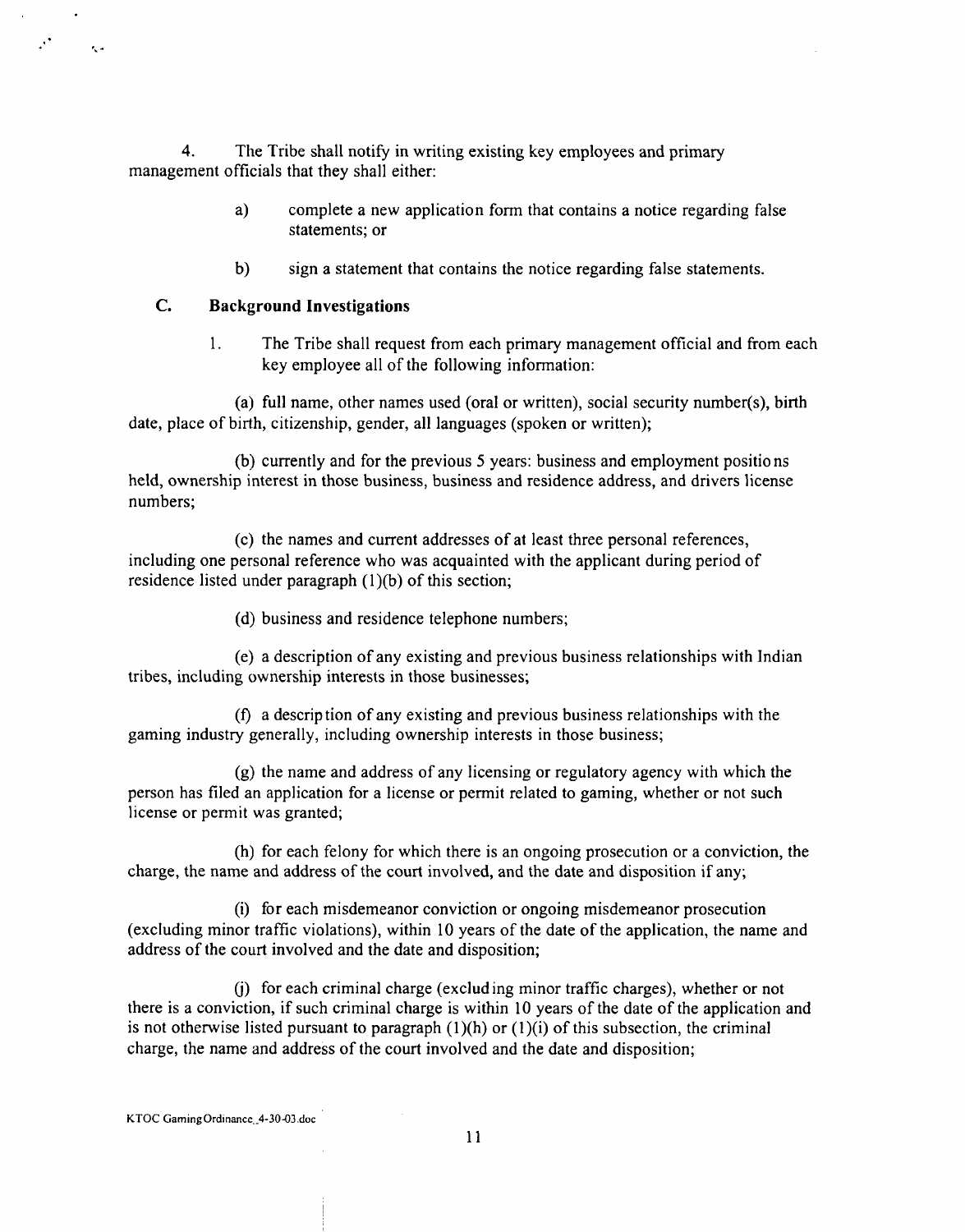(k) the name and address of any licensing or regulatory agency with which the person has filed an application for an occupational license or permit, whether or not such license or permit was granted;

(1) a current photograph;

(m) any other information the Tribe deems relevant; and

(n) fingerprints consistent with procedures adopted by the Tribe according to, and consistent with, 25 C.F.R. \$ 522.2(h).

2. The Tribe shall conduct an investigation sufficient to make a determination under Subsection X1I.D. In conducting a background investigation, the Tribe or its agent shall promise to keep confidential the identity of each person interviewed in the course of the investigation.

# **D. Eligibility Determination**

 $\ddot{\phantom{0}}$ 

The Tribe shall review a person's prior activities, criminal record, if any, and reputation, habits and associations to make a finding concerning the eligibility of a key employee or primary management official for employment in a gaming operation. If the Tribe determines that employment of the person poses a threat to the public interest or to the effective regulation of gaming, or creates or enhances dangers of unsuitable, unfair, or illegal practices and methods and activities in the conduct of gaming, a tribal gaming operation shall not employ that person in a key employee or primary management official position.

# **E. Procedures for Forwarding Applications and Reports for Key Employees and Primary Management Officials to the National Indian Gaming Commission**

**1.** When a key employee or primary management official begins work at a gaming operation authorized by this ordinance, the Tribe shall forward to the National Indian Gaming Commission a completed application for employment and conduct the background investigation and make the determination referred to in Subsection X1I.D.

**2.** The Tribe shall forward the report referred to in Subsection XI1.F to the National Indian Gaming Commission within 60 days after an employee begins work or within 60 days of the approval ofthis ordinance by the Chairman of the National Indian Gaming Commission.

**3.** The gaming operation shall not employ as a key employee or primary management official a person who does not have a license after 90 days.

# **F. Report to the National Indian Gaming Co mmission**

1. Pursuant to the procedures set out in Subsection XII.E, the Tribe shall prepare and forward to the National Indian Gaming Commission an investigative report on each background investigation. An investigative report shall include all of the fo Ilowing:

(a) steps taken in conducting a background investigation;

**KTOC Gaming Ordinance\_4-30-03.doc**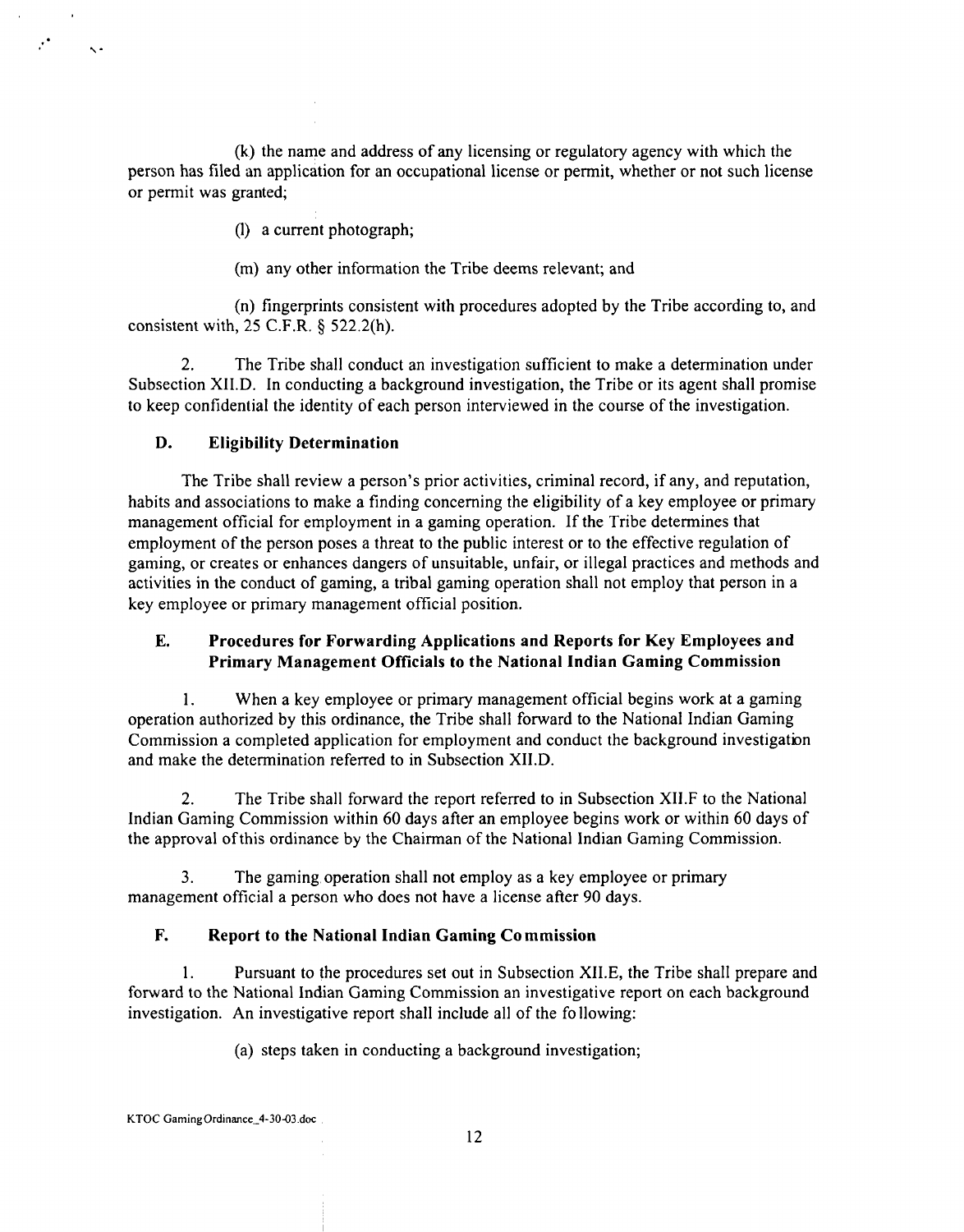(b) results obtained;

 $\mathbf{r}$ 

(c) conclusions reached; and

(d) the basis for those conclusions

2. The Tribe shall submit, with the report, a copy of the eligibility determination made under Subsection XI1.D.

3. If a license is not issued to an applicant, the Tribe:

(a) shall notify the National Indian Gaming Commission; and

(b) may forward copies of its eligibility determination and investigative report (if any) to the National Indian Gaming Commission for inclusion in the Indian Gaming Individuals Records System.

**4.** With respect to key employees and primary management officials, the Tribe shall retain applications for employment and reports (if any) of background investigations for inspection by the Chairman of the National Indian Gaming Commission or his or her designee for no less than three (3) years from the date of termination of employment.

# *G.* **Granting a Gaming License**

1. If, within a 30 day period after the National Indian Gaming Commission receives a report, the National Indian Gaming Commission notifies the tribe that it has no objection to the issuance of a license pursuant to a license application filed by a key employee or primary management official for whom the tribe has provided an application and investigative report to the National Indian Gaming Commission, the Tribe may issue a license to such applicant.

2. The Tribe shall respond to a request for additional information from the Chairman of the National Indian Gaming Commission concerning a key employee or a primary management official who is the subject of a report. Such a request shall suspend the 30 day period under paragraph VII.G(l) until the Chairman of the National Indian Gaming Commission receives the additional information.

3. If, within the 30 day period described above, the National Indian Gaming Commission provides the Tribe with a statement itemizing objections to the issuance of a license to a key employee or to a primary management official for whom the Tribe has provided an application and investigative report to the National Indian Gaming Commission, the Tribe shall reconsider the application, taking into account the objections itemized by the National Indian Gaming Commission. The Tribe shall make the final decision whether to issue a license to such applicant.

# **H. License Suspension**

1. If, after the issuance of a gaming license, the Tribe receives from the National Indian Gaming Commission reliable information indicating that a key employee or a primary

**KTOC GarningOrdinance..4-30-03.doc**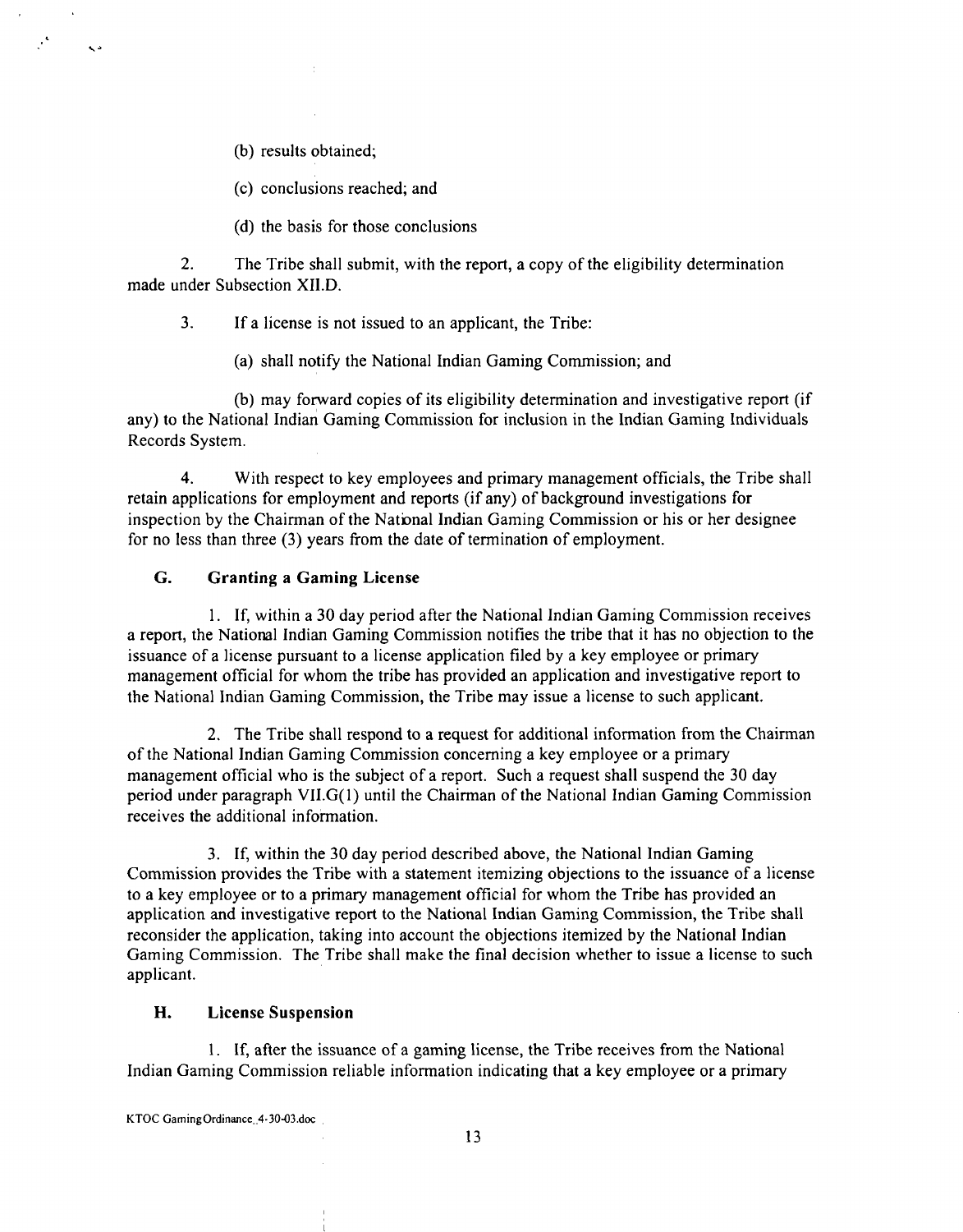management official is not eligible for employment under Subsection XII.D, the Tribe shall suspend such license and shall notify in writing the licensee of the suspension and the proposed revocation.

2. The Tribe shall notify the licensee of a time and a place for a hearing on the proposed revocation of a license.

3. After a revocation hearing, the Tribe shall decide to revoke or to reinstate a gaming license. The Tribe shall notify the National Indian Gaming Commission of its decision.

#### **XIII. License Locations**

 $\mathcal{F}^{\bullet}$ 

 $\tilde{\mathbf{r}}$  .

- **A.** The Tribe shal! issue a separate license to each place, facility, or location on Indian lands where Class II or Class III gaming is conducted under this Ordinance if the place, facility, or location:
	- 1. is a sound physical structure with adequate and safe plumbing, electrical, heating, cooling and ventilation systems in place and operational;
	- 2. has been inspected and approved for safety by a building and fire inspector designated by the Commission;
	- 3. is adequate in all respects to accommodate the Gaming intended to be carried out within the structure;
	- **4.** is equipped with security and surveillance equipment meeting or exceeding provisions set forth in the Tribal-State Compact and the Ordinance;
	- **5.** meets all requirements of applicable federal, tribal and state law; and
	- 6. has paid all applicable License fees and costs.

#### XIV. **Customer Dispute Resolution Procedure**

With respect to Class II and Class III gaming, the general manager of the tribal gaming operation shall attempt to resolve on an informal basis any customer complaints relating to payment of prizes or services and report any such resolution to the governing body of the enterprise. If the complaint cannot be resolved at the general manager level, the customer shall be informed that he/she has the right to present his or her complaint to the governing body of the gaming enterprise, whose decision shall be final.

#### **XV. Agent for Service**

The Chairperson of the Tribal Council is hereby appointed as the agent for service of process. The Chairperson's address is: Administrative Office, 64236 Second Avenue, Post Office Box 1016, Happy Camp, California 96039.

**KTOC GamingOrdinance.** 4-30-03.doc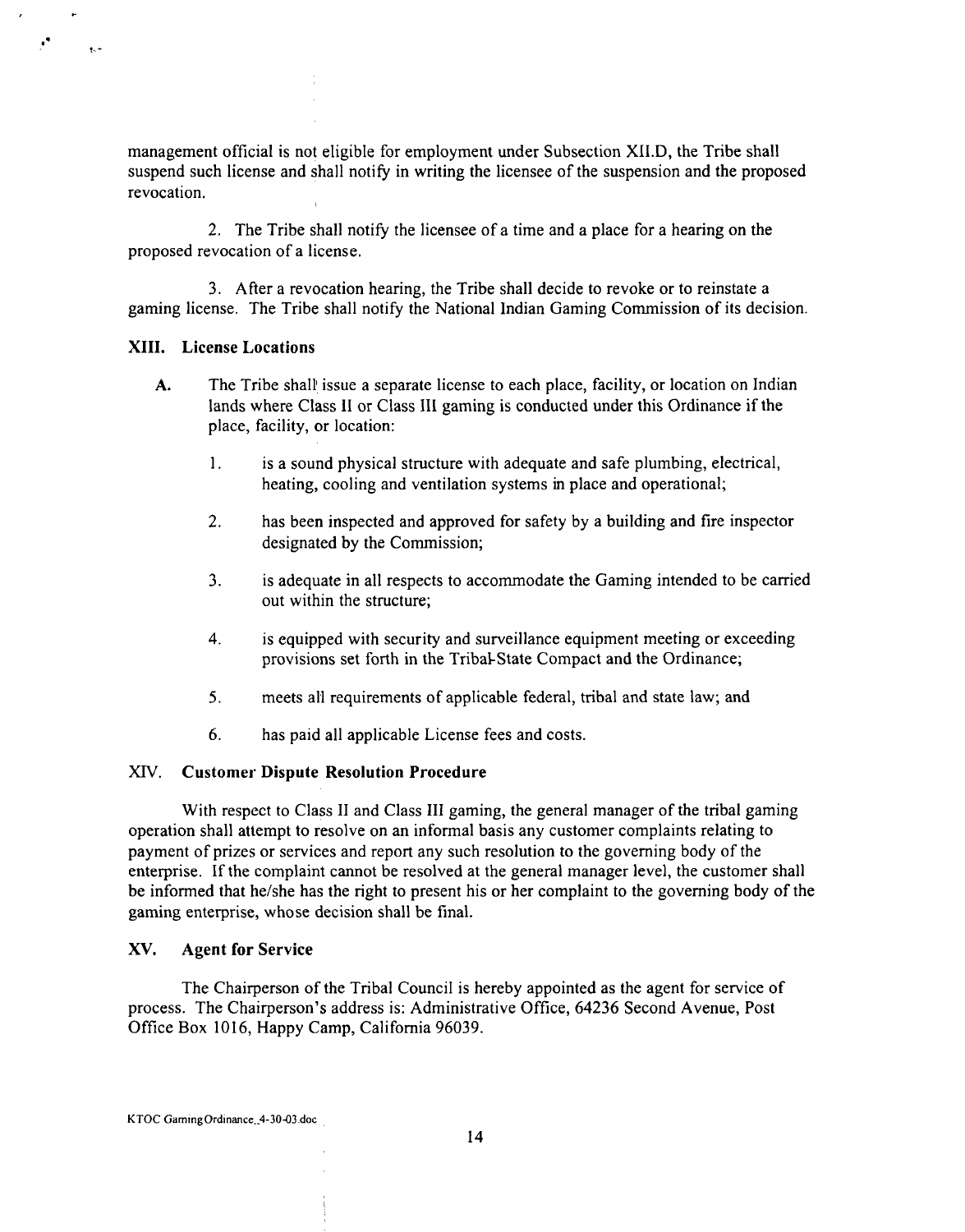#### **XVI. Law Enforcement; Finger printing and Criminal Background Checks**

The Tribe and the Commission shall establish a relationship with the Sheriffs Department, County of Siskiyou, or City of Yreka Police Department, or other appropriate law enforcement agency, to take finger prints and conduct appropriate criminal background checks of Applicants and Licensees, as appropriate. Nothing herein shall prohibit the Commission from accessing CLETS as provided by the Compact.

#### **XVII. Amendments**

 $\mathbf{r}$ 

 $\ddot{\bullet}$ 

All provisions of this Ordinance are subject to amendment by the Council. All Rules promulgated by the Commission are subject to proper revision, repeal, or amendment by the Commission. All amendments to this Ordinance shall be effective upon the date of passage by the Council.

#### **XVIII. Severability**

If any provision any of this Ordinance, or any portion of any provision to this Ordinance, is found to be invalid by any court of competent jurisdiction, the full remainder of such provision(s) shall not be affected.

#### **XIX. Words and Terms**

- **A.** Tense, number and gender. In interpreting the provisions of this Ordinance, except when otherwise plainly declared or clearly apparent from the context:
	- 1) words in the present tense shall include the future tense;
	- 2) words in masculine, feminine and neuter genders shall include all genders; and
	- **3)** words in the singular shall include the plural, and words in the plural shall include the singular.

# **XX. Repeal**

To the extent that they are inconsistent with this ordinance, all prior gaming ordinances are hereby repealed.

#### **XXI. Amendments**

All provisions of this Ordinance are subject to amendment by the Council. All Rules promulgated by the Commission are subject to proper revision, repeal, or amendment by the Commission. All amendments to this Ordinance shall be effective upon the date of passage by the Council, subject to review and approval by the NIGC.

KTOC **Gaming** Ordinance-4-3043.doc